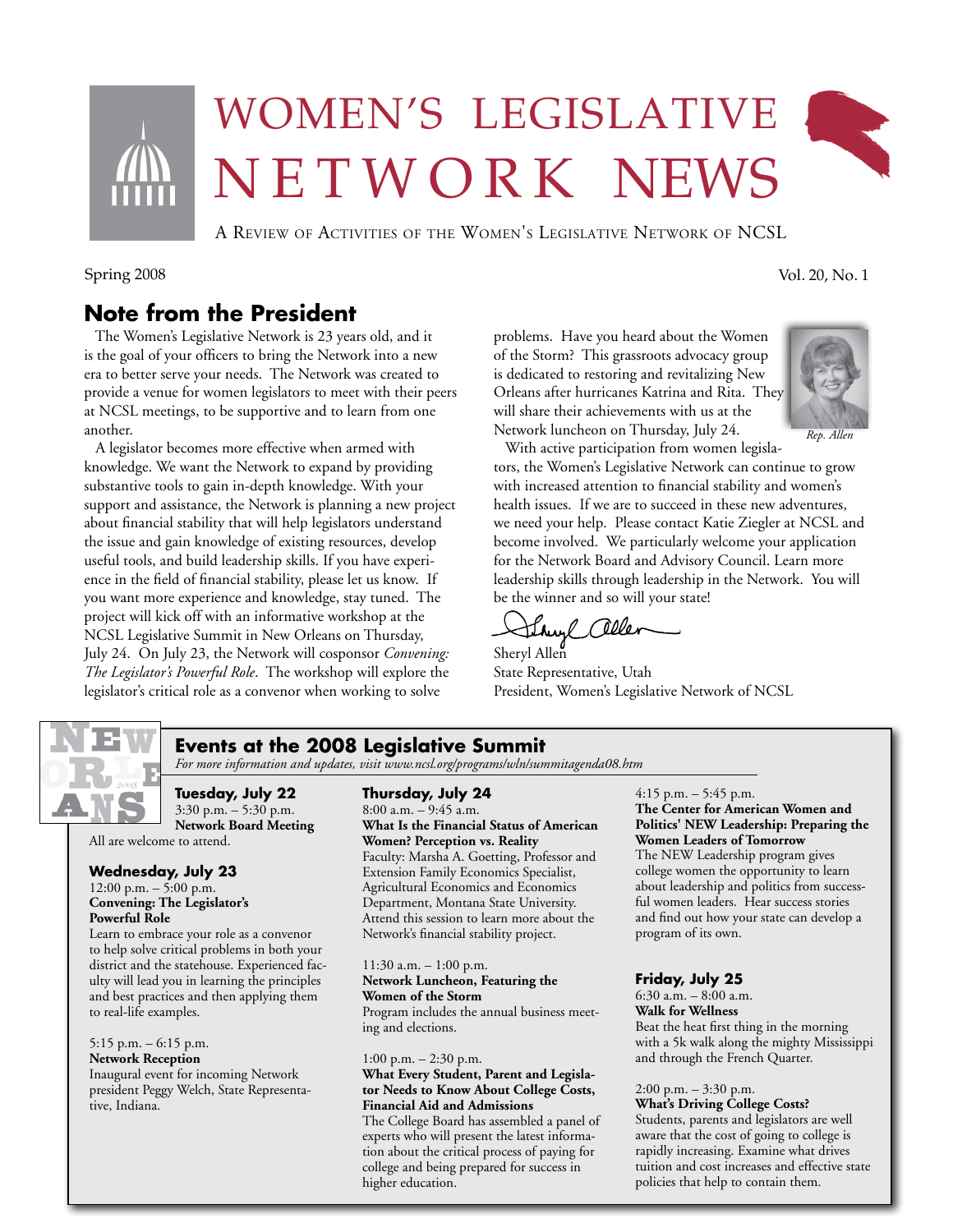

*Visit www.ncsl.org/programs/wln/2007fallforumevents.htm to review the presentations from the Women's Health Across the Lifespan conference at the 2007 NCSL Fall Forum!*

## **NCSL Spring Forum, April 24-26, 2008, Washington, D.C.**

Many thanks to Dennis Brown of the Equipment Leasing and Finance Association for hosting an informational



luncheon about the Network Alliance on April 24. Dennis worked with Alliance Chair Jackie Clark to invite state government relations professionals who were interested in learning more about the Network. Network board members Rep. Rosie Berger, Sen. Capri Cafaro and Rep. Peggy Welch discussed their valuable Network experiences, as did NCSL's past president, Sen. Leticia Van de Putte. Current Alliance sponsors talked about why they believe in supporting the Network and the benefits of doing so. The group also watched the Network video, *Resolution: Women, Power and Change in Americ*a.

### **The Women's Health Across the Lifespan** project

hosted a networking reception on April 24. Learn more about the project on page 4.

The Network and the NCSL Legislative Effectiveness Committee cosponsored **Mentoring: Getting Good Guidance** on Friday, April 25. **Minnesota Rep. Kathy Tingelstad** moderated the session, which included legislator and legislative staff perspectives about successful mentoring programs. **Texas Sen. Leticia Van de Putte** shared some of the differences in various state legislative mentoring programs

and emphasized how crucial it is for a freshman legislator to learn from someone who's "been there." Among the important things for a mentor to explain are expected behavior

and decorum, how to work with the other legislative body, how to balance legislative work with constituent work, tips for talking to the media, and how to use one's legislative authority to convene a group of people to work on an issue.

**Marti Harkness**, staff director of the Florida Office of Program Policy and Governmental Accountability (OPPAGA), discussed the office's comprehensive mentoring program for new staff. The purpose of a workplace mentoring program is to help a new employee become familiar with the work environment and proficient with the work skills so that he or she can work efficiently, productively and contentedly. All new OPPAGA employees are assigned a social mentor who helps them through initial orientation activities and acclimates them to the workplace environment, and a skills mentor who introduces them to actual job tasks and evaluates initial performance. Marti cautioned against common mentoring mistakes, including overemphasizing tradition and history and being patronizing, cynical or divisive.

### **Wyoming Rep. Rosie Berger,** a

Network board member, said that the task of a mentor is to find the greatness within people and to help them realize it. A mentor should be accessible, trustworthy and interest-



*Rep. Berger and Sen. Van de Putte*

*The task of a mentor is to find the greatness within people and to help them realize it.*

ed in what their protégé has to contribute. Mentoring can strengthen the legislative institution and improve both policymaking and constituent services. Mentoring relationships have been a successful compo-

nent of the Wyoming Women's Caucus; members have been able to put aside party

differences to work on institutional skills training.

The Network cosponsored the Legislative Effectiveness Committee session, **The Legislator/Citizen Connection: How to Run a Great Town Hall Meeting.** Frank Spillers, co-owner of Iowa consulting company Global Horizons, described 1) the advantages of conducting legislative town hall meetings that emphasize citizen discussion and 2) the role of listener for the legislator. In Frank's view, these community conversations are not public hearings, lectures or presentations of clear-cut plans. Rather, they offer a chance for citizens to talk with each other, working through the issue and weighing pros, cons, strengths and weaknesses. This approach helps groups reach more satisfactory results, with citizens participating in their future. Town hall meetings should be a place where people feel welcome, comfortable, understood and appreciated. To see a list of questions to ask at a town hall meeting, visit www.ncsl.org/programs/ wln/sfevents2008.htm.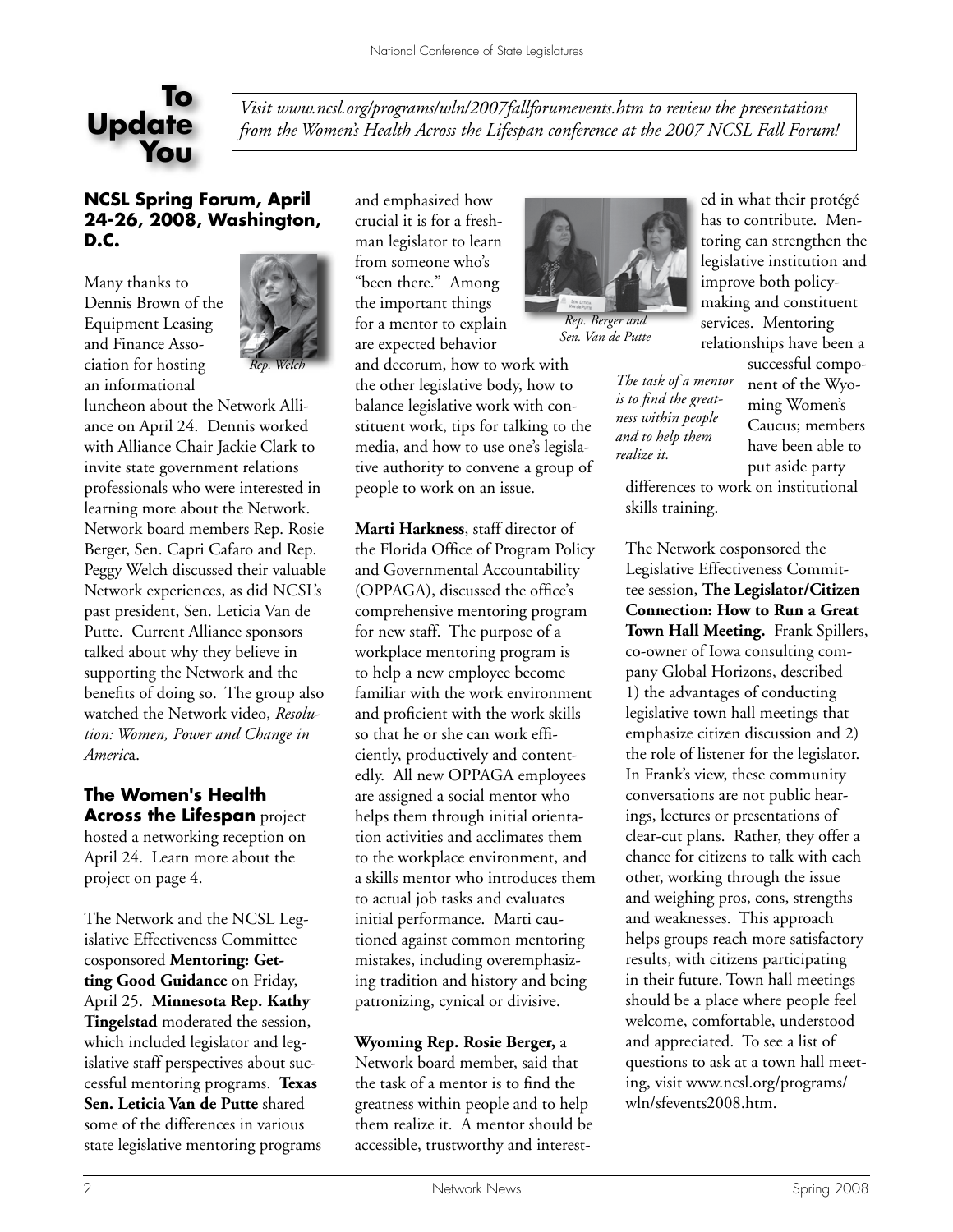# **Announcements**

### **Network Board Member Honored**

Texas State Representative Helen Giddings has represented DeSoto since 1996. She recently was honored by several Dallas-area organizations for her lifetime of leadership. The Dallas Black Chamber of Commerce named her one of the 2008 Quest for Success Award recipients, she received the Woman of the Year Award from the Women's Council of Dallas County, and she received the Motherhood: Lifetime Achievement Award from Dallas Can! Rep. Giddings is chair of the Business and Industry Committee.



## **South African Woman Parliamentarian Wins Top Party Post**

Those legislators who had the opportunity to meet the delegation of South African women parliamentarians that NCSL's International Programs Office brought to the United States last fall might remember **Thandi Modise**, speaker of the North West Provincial Legislature and a prominent member of that delegation. We're pleased to share the news that, following her return to South Africa, Ms. Modise was elected deputy secretary general of the African National Congress (ANC), South Africa's ruling party. Ms. Modise was one of two women elected to five top leadership positions in the ANC in the mid-December balloting. She will hold the ANC deputy secretary general post concurrently with the speakership of the North West Provincial Legislature.

# **Women in The Thicket**

NCSL's blog, **The Thicket**, written by and for legislative junkies, carries many stories about women legislators (and staff). If you don't read The Thicket, you have missed stories about the record number of women legislators, the first woman speaker, the first woman majority leader, the first African-American woman speaker, where women run for the legislature, the woman staffer who donated a kidney to a legislator and inspired a change in a state's ethics law, women governors, and women and term limits. Visit The Thicket at http://ncsl.typepad.com/the\_thicket/ and submit your story!

# **CHECK OUT THE NETWORK WEBSITE:**

# **www.ncsl.org/wln**

### **Girl Power on the Hill in Massachusetts**

The Massachusetts State House recently hosted the Girl Scouts of Massachusetts for **Girl Power on the Hill**, a day-long program for more than 100 scouts that introduced them to the legislature. The girls attended workshops on leadership and public speaking, met women legislators, had lunch with women staffers, and held a simulated legislative session. A highlight was viewing *Citizen Brain*, a video produced by NCSL's Trust for Representative Democracy, that shows how much fun American democracy can be. (Visit www.ncsl.org/trust for information about *Citizen Brain* and other age-appropriate materials about the legislative process.) If you meet with Girl Scout troops or similar organizations in your district, you also may be interested in a video about women legislators, *Resolution: Women, Power and Change in America*, produced by the Network. Contact Katie Ziegler, (303) 364-7700 or katie.ziegler@ncsl.org, to obtain a copy.



## **Diabetes Policy**

Visit www.ncsl.org/programs/health/Diabetes-Overview.htm for a compendium of resources about diabetes, including issues related to insurance coverage, health disparities and women's health.

## **Coming Soon! Updates to the Cancer Policy Website**

Bookmark www.ncsl.org/programs/health/cancerweb. htm and check back for even more resources about cancer data trends, policies and treatment options.

# **State Budget Update: April 2008**

With a few exceptions, state finances are deteriorating, in some cases considerably. Visit www.ncsl.org/bookstore to download the report.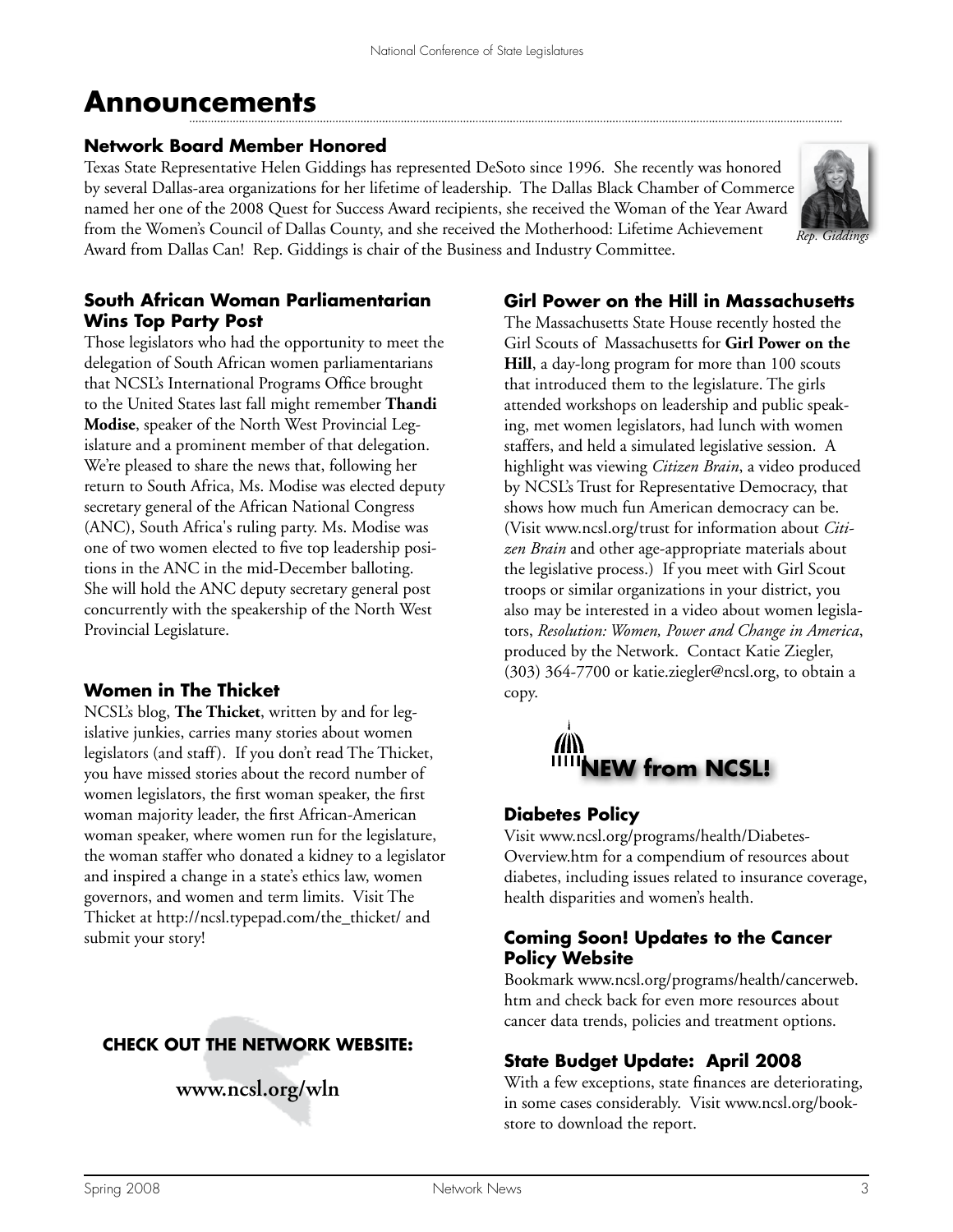# **Financial Stability Project**

The Network board has been hard at work developing a new project to promote the participation, empowerment and leadership of women legislators by providing in-depth information and tools about financial stability. A financial disconnect exists for women in America. Consider these facts:

- Women control the majority of consumer spending, yet they are 40 percent more likely to be poor than men.
- Forty-five percent of women do not have the financial resources to cover their basic needs for more than three months if their income is disrupted.
- Consumer debt in the United States (excluding mortgages) is more than \$2.5 trillion.

Knowledge of how to navigate this 21st-century financial world is a crucial life skill, and every woman and girl in America needs the tools to achieve financial stability.

During the coming months, the Network will compile an online library of materials about financial stability. We also will offer in-depth workshops and informational sessions at NCSL meetings. Join us at the NCSL Legislative Summit in New Orleans for our kick-off session, "What Is the Financial Status of American Women? Perception vs. Reality," and other sessions about economic success, including access to higher education. Look for an announcement later this summer about a special financial stability seminar.

For this project to succeed, we need your help. If you have experience working with your constituents on financial issues, please let us know. We'd love to learn from you! The population of women state legislators is wonderfully diverse, just like the constituents you represent, and we want to include all perspectives. Contact Katie Ziegler at NCSL to add your voice and get involved, (303) 364-7700 or katie.ziegler@ncsl.org.

# **Women's Health Across the Lifespan Project Update**

This summer, the Women's Health Across the Lifespan Project will enter its third year at NCSL. During Year 2, legislators and legislative staff received information about the effects of osteoporosis and diabetes on women. These educational materials—a LegisBrief and a color postcard—are available online at **www. ncsl.org/programs/health/womenmain.htm.** 

In April, the project hosted a networking reception at the NCSL Spring Forum in Washington, D.C. More than 60 legislators and legislative staff gathered to relax and talk about the health policy issues that were hot topics during the 2008 session. Bonnie Washington, vice president for health policy with Novartis Pharmaceuticals, the sponsor of NCSL's project, welcomed attendees. She talked about Novartis' commitment to supporting NCSL's work with legislators who devise innovative public policy solutions for some of the most serious women's health challenges, including supporting patients who are living with chronic diseases, reaching underserved populations, and ensuring that women are adequately represented in major medical studies.

During Year 3, the project will focus on educating legislators and legislative staff about chronic diseases and the devastating toll they can take on women and state budgets. The Year 3 kick-off event will be a preconference meeting held in conjunction with the NCSL Fall Forum in Atlanta, Ga., Dec. 9-13, 2008. Watch the mail for your invitation!

NCSL is pleased to introduce legislators to the project who have not previously been involved, and we hope you will continue to visit the website and call us with women's health policy questions. Contact Jody Hatz, (303) 364-7700 or jody.hatz@ncsl.org, for more information.

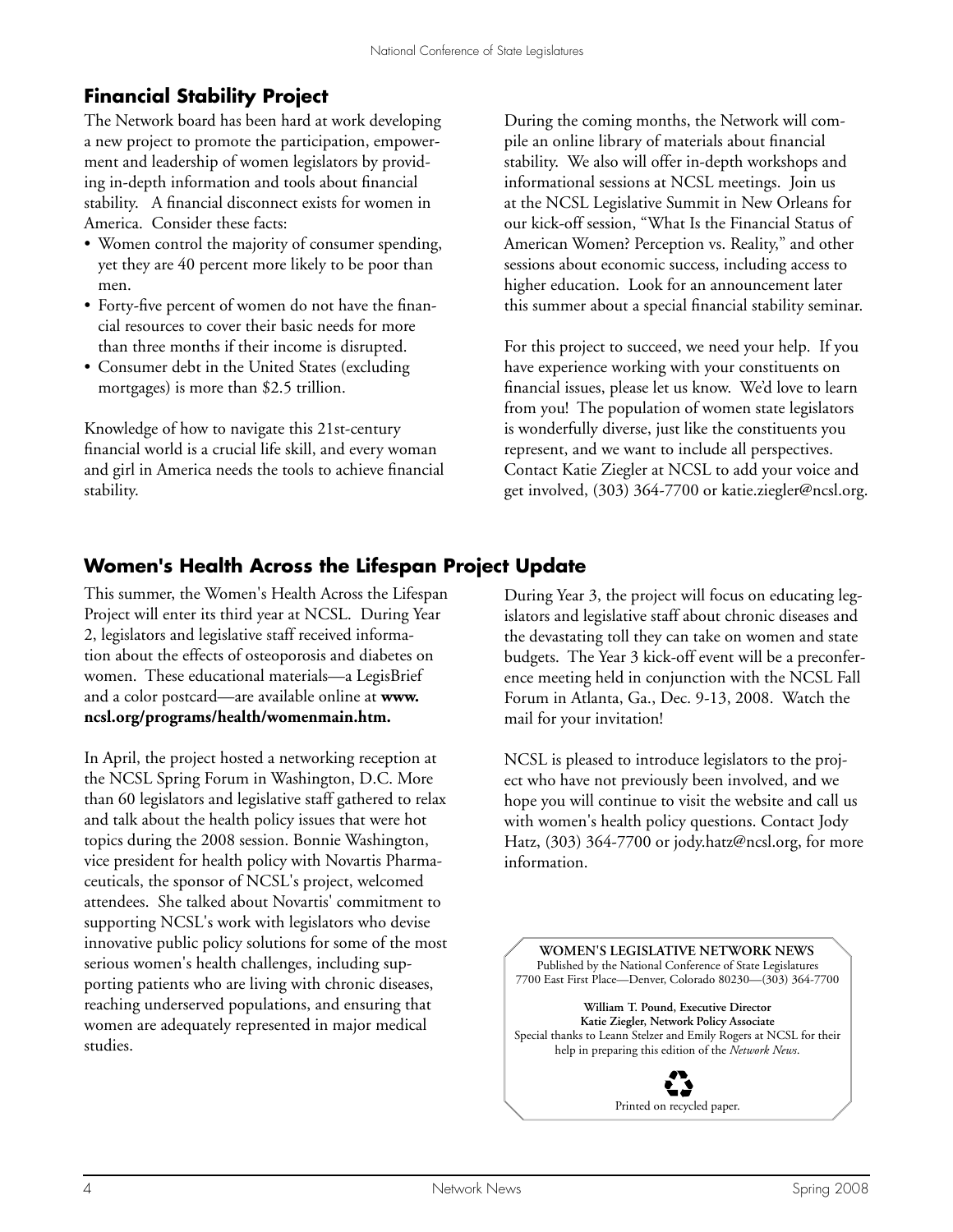**WOMEN'S LEGISLATIVE NETWORK OF NCSL** 

# Apply to the Network Executive Board

The Executive Board is responsible for the ongoing administration of the Network, for maintaining a close working relationship with NCSL, and for managing Network affairs. Board members are expected to attend the twice-yearly board meetings and participate in other Network events. Please ensure that you will have your leadership's approval to travel to NCSL events before submitting an application. Board members are responsible for their travel costs.

# *Open Positions, 2008-2009:*

**Vice President** (Democrat) **One Midwestern Regional position** (Republican)  *(IL, IN, IA, KS, MI, MN, MO, NE, ND, OH, SD, WI)*  **Two Southern Regional positions** (Democrat & Republican) *(AL, AR, DC, FL, GA, KY, LA, MS, NC, OK, SC, TN, TX, VA, WV)*  **One Western Regional position** (Democrat) *(AK, AS, AZ, CA, CO, GU, HI, ID, MT, NV, NM, OR, UT, WA, WY)* **One At-Large position** (Republican)

Please circle the position of interest and attach your biography or resume as well as a brief description of why you are interested in becoming a board member.

| $Name \nightharpoonup$ |          |                                                       |
|------------------------|----------|-------------------------------------------------------|
|                        | Position |                                                       |
|                        |          |                                                       |
|                        |          |                                                       |
| Phone                  | Email    | <u> 1989 - Johann Stein, fransk politik (f. 1989)</u> |

If selected by the Nominating Committee, I will \_\_\_\_ will not \_\_\_\_ be able to attend the NCSL Legislative Summit July 22-26, 2008 in New Orleans, Louisiana.

*We appreciate your interest and look forward to working with you in the future!*

## **Please respond by Friday, June 13, 2008**

*Katie Ziegler, Policy Associate Women's Legislative Network of NCSL 7700 East First Place Denver, CO 80230 Phone: 303-856-1514 FAX: 303-364-7800 katie.ziegler@ncsl.org*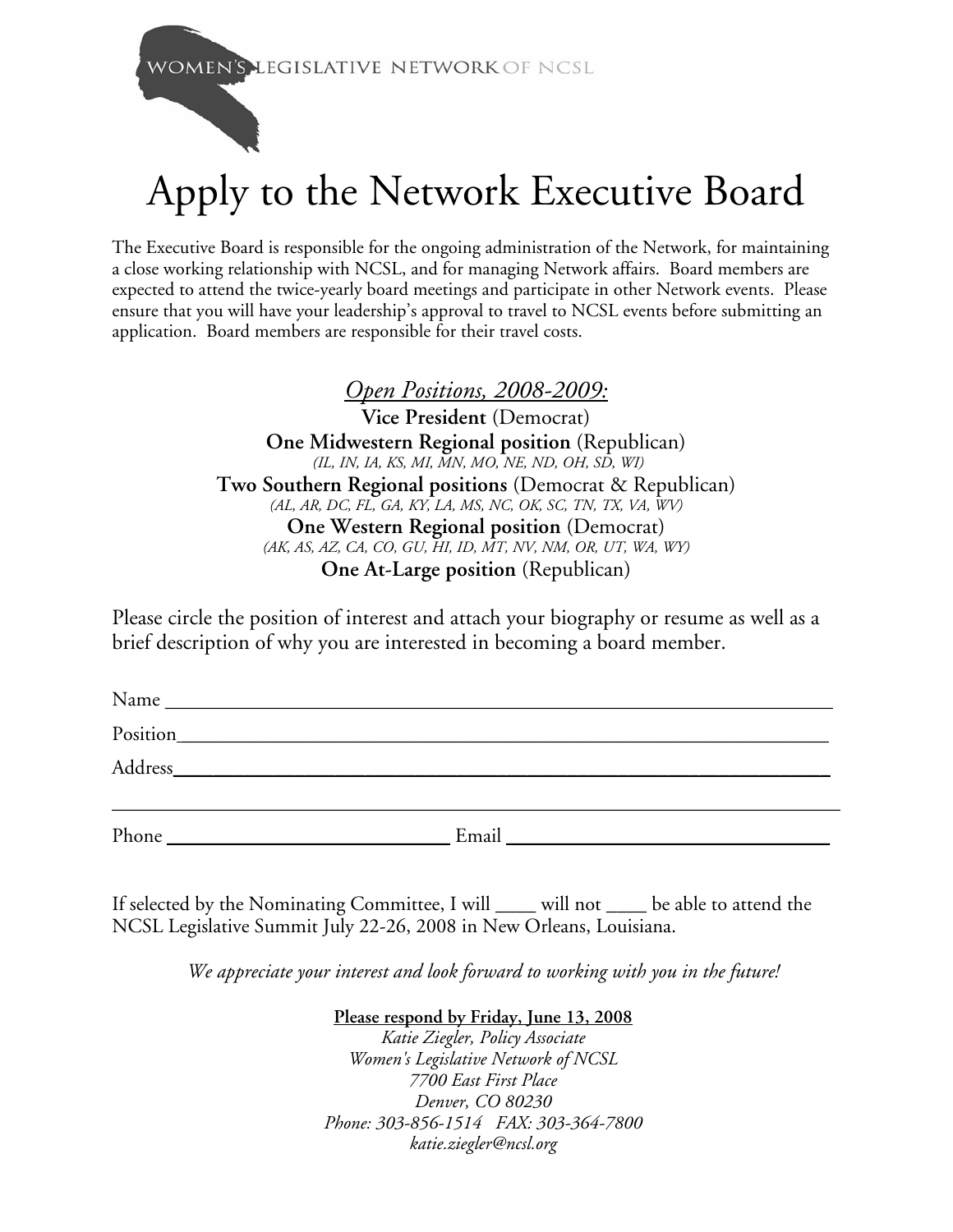**WOMEN'S LEGISLATIVE NETWORK OF NCSL** 

# The Network needs you for the Executive Board!

# Please return the application on the reverse side!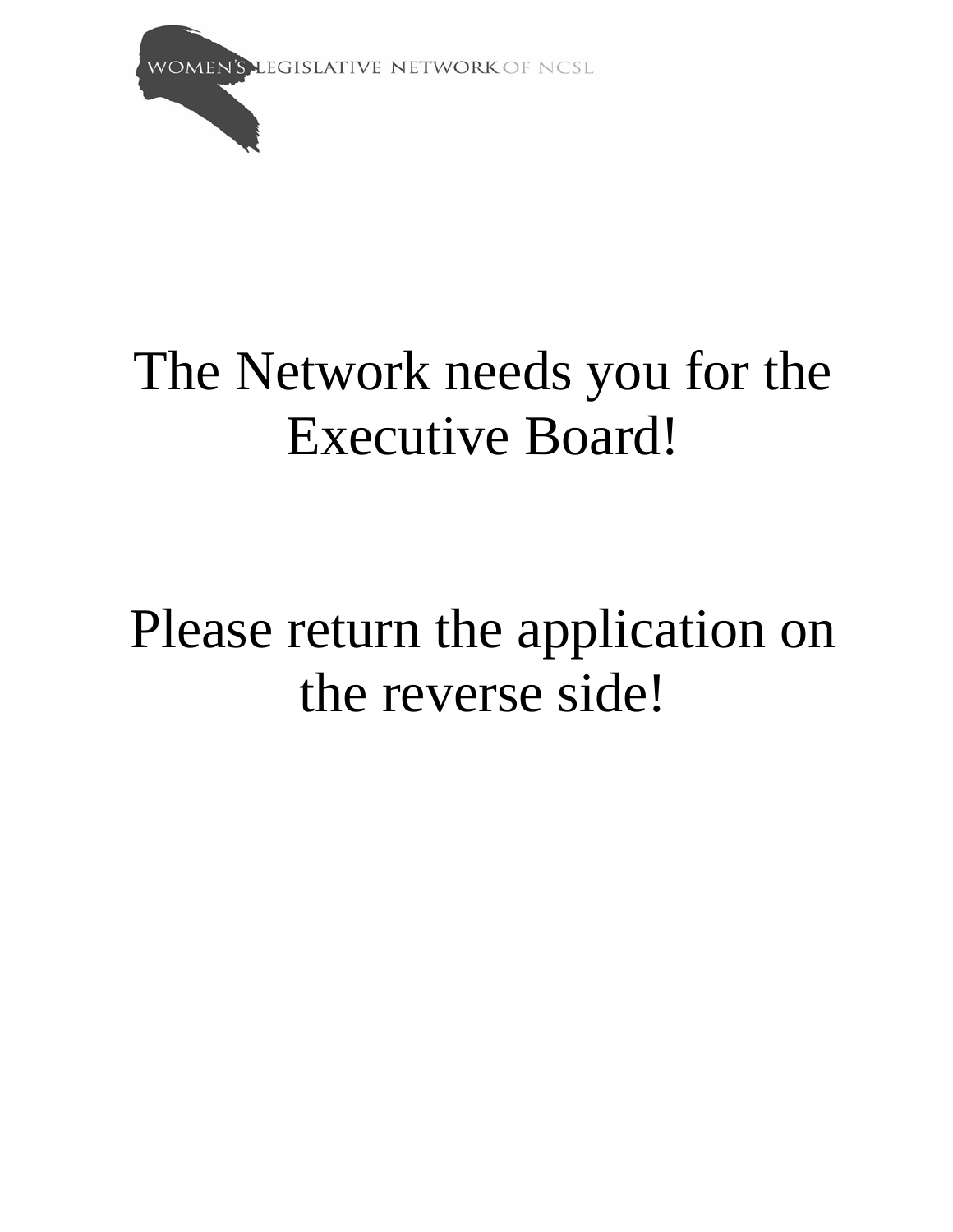# **We Couldn't Do It Without You!**

Alliance members are a vital part of the Network. We value our relationships with Alliance members and appreciate the support they provide to women legislators through the Network.

### *Sponsor (\$5,000)*

- *•* AstraZeneca
- *•* ExxonMobil
- *•* Novartis
- *•* Wal-Mart Stores Inc.

### *Partner (\$2,500)*

- *•* Abbott Laboratories
- *•* Kraft Foods Global Inc.
- *•* Pfizer
- *•* Procter & Gamble
- *•* Sprint Nextel

### *Contributor (\$1,000)*

- *•* 1-800 CONTACTS
- *•* Alticor
- *•* American Beverage Association
- *•* Daimler Chrysler
- Equipment Leasing and Finance Association
- *•* Hallmark Cards Inc.
- International Council of Shopping Centers Inc.
- *•* Johnson & Johnson
- Mary Kay Inc.
- Merck & Co. (Vaccine Division)
- *•* National Education Association
- *•* sanofi-aventis
- **State & Federal Communications**
- *•* Takeda Pharmaceuticals North America
- Waste Management

## *Friend (\$500)*

- Anheuser Busch
- Aquila
- *•* Avon
- *•* Barr Pharmaceuticals
- *•* BMI
- **Direct Selling Association**
- *•* Edison Electric Institute
- Energy Solutions
- *•* General Motors Corporation
- *•* Pepco Holdings Inc.
- Personal Care Products Council
- Polsinelli Shalton Flanigan Suelthaus PC
- SelectHealth
- UCLA State Government Relations
- *Utah Education Association*
- Utah Medical Association

# **Hello from the Alliance Chair**

Businesses and associations recognize the importance of women state legislators. Many women legislators who have been active in the Women's Legislative Network of NCSL have advanced their political careers in their respective states and in Washington, D.C. Businesses and



*Clark*

associations want to be sure to communicate with women legislators about their priority issues.

During the past two years, a reception to honor the incoming Network president was established and has netted in excess of \$12,000, which is more than 10 percent of the funds the Network raises annually. Aside from the fun and interaction everyone enjoys at the reception, which is held during the NCSL Legislative Summit, relationships are built and important network programs gain funding.

This year in New Orleans, we'll toast the incoming Network president, Indiana State Rep. Peggy Welch of Bloomington. We welcome new donors to support this important event and begin a long-term relationship with the Network and its members. I've been a part of the Network since the early 1990s. As I join the Ash Grove Cement Company, headquartered in Overland Park, Kansas, as the company's director of communications and public affairs, you can be assured that I'll recommend that Ash Grove become a part of this valuable organization.

Please contact me with any questions. My new contact information is below.

Jacqueline Clark Jackie Clark

Director of Communications and Public Affairs Ash Grove Cement Company (913) 319-6131 or jackie.clark@ashgrove.com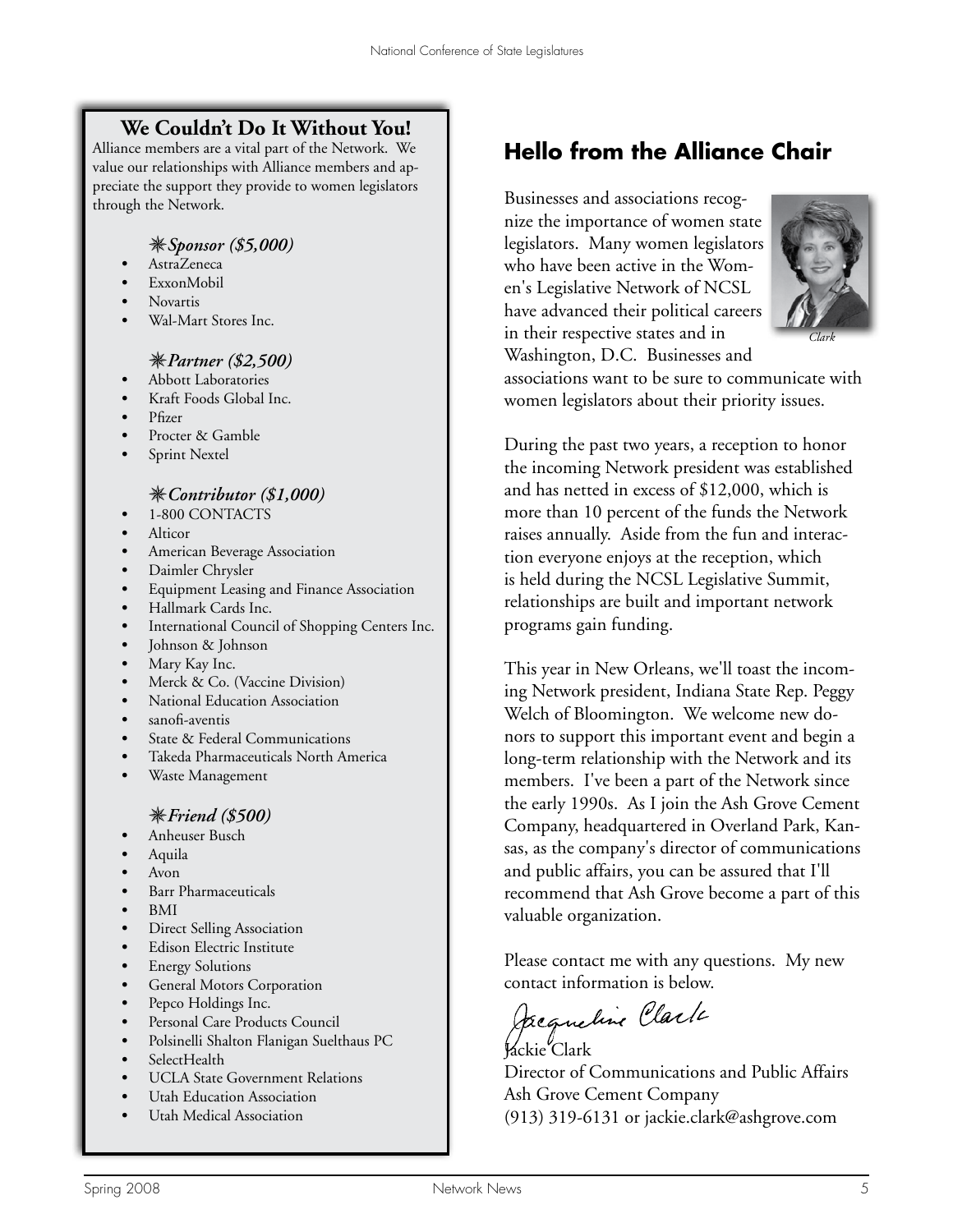# **Sharing Our Views**

*Sharing Our Views provides an opportunity for some of our most dedicated Alliance members to express their perspectives. If you would like to see your company's viewpoint included in the next edition, contact Katie Ziegler at (303) 856-1514 or katie.ziegler@ncsl.org* 

Recent polls have shown that health care costs remain



one of the top issues for voters. What's driving health care costs is, in large part, chronic illness. In fact, the Centers for Disease Control and Prevention reports that chronic disease accounts for more than 75 percent of the \$2 trillion spent annually on health care.

What is chronic disease? Chronic diseases–such as asthma, diabetes, cancer and heart disease–are generally incurable, but most are preventable or manageable when detected and treated early. More than 133 million Americans currently suffer from at least one chronic disease.

Johns Hopkins University professor Gerard Anderson outlined the problem perfectly, "The costs of chronic illness continue to increase every year. As a society, we must act now to adapt our health care system to meet this challenge, just as we responded to meet the crisis of infectious diseases a century ago." Leaders are increasingly focused on changing health care to address detection, prevention and management of disease and to reward healthy lifestyle choices such as weight management, smoking cessation and compliance with treatment.

Novartis Pharmaceuticals Corporation has embraced this concept through its employee health insurance programs that reward healthy behavior and adherence to medications. Novartis is not only assisting employees, however; more importantly, it offers resources such as the BP Success Zone Program, which provides patients and physicians information and support about managing high blood pressure.

Working together, we can address the challenge of chronic illness by using best practices from across the country to implement common sense solutions.

*Bonnie Washington Vice President, Health Policy Novartis Pharmaceuticals Corporation*

### **Top Things You Should Know About Fibromyalgia**



- Fibromyalgia is a very common chronic widespread pain condition in the United States. Studies indicate that at least 6 million Americans suffer from fibromyalgia, but estimates range as high as 10 million to 12 million people.
- Fibromyalgia usually is accompanied by poor sleep, stiffness and fatigue; sufferers also report experiencing deep tenderness, soreness and flu-like aching. Because it often results in lost work days, lost income and disability payments, fibromyalgia imposes economic burdens on society and on affected individuals.
- Women are much more likely to report suffering from fibromyalgia than men (between 80 percent to 90 percent of people diagnosed with fibromyalgia are women), although the condition affects both.
- The prognosis for people with fibromyalgia has never been better. Diagnostic criteria have been developed by the American College of Rheumatology to help patients and their physicians recognize the condition, learn to manage the disease, and receive treatment to provide relief for symptoms. Individualized therapeutic strategies may include lifestyle measures (such as exercise, nutrition and relaxation techniques), behavioral support, and drug therapy.
- People who think they may have fibromyalgia need to know they are not alone. Support is available. They can talk to their health care provider or contact the National Fibromyalgia Association at (714) 921-0150 or go to www.FMaware.org.

*Opinions expressed on this page are those of the authors; NCSL and the Network do not endorse the views on this page.*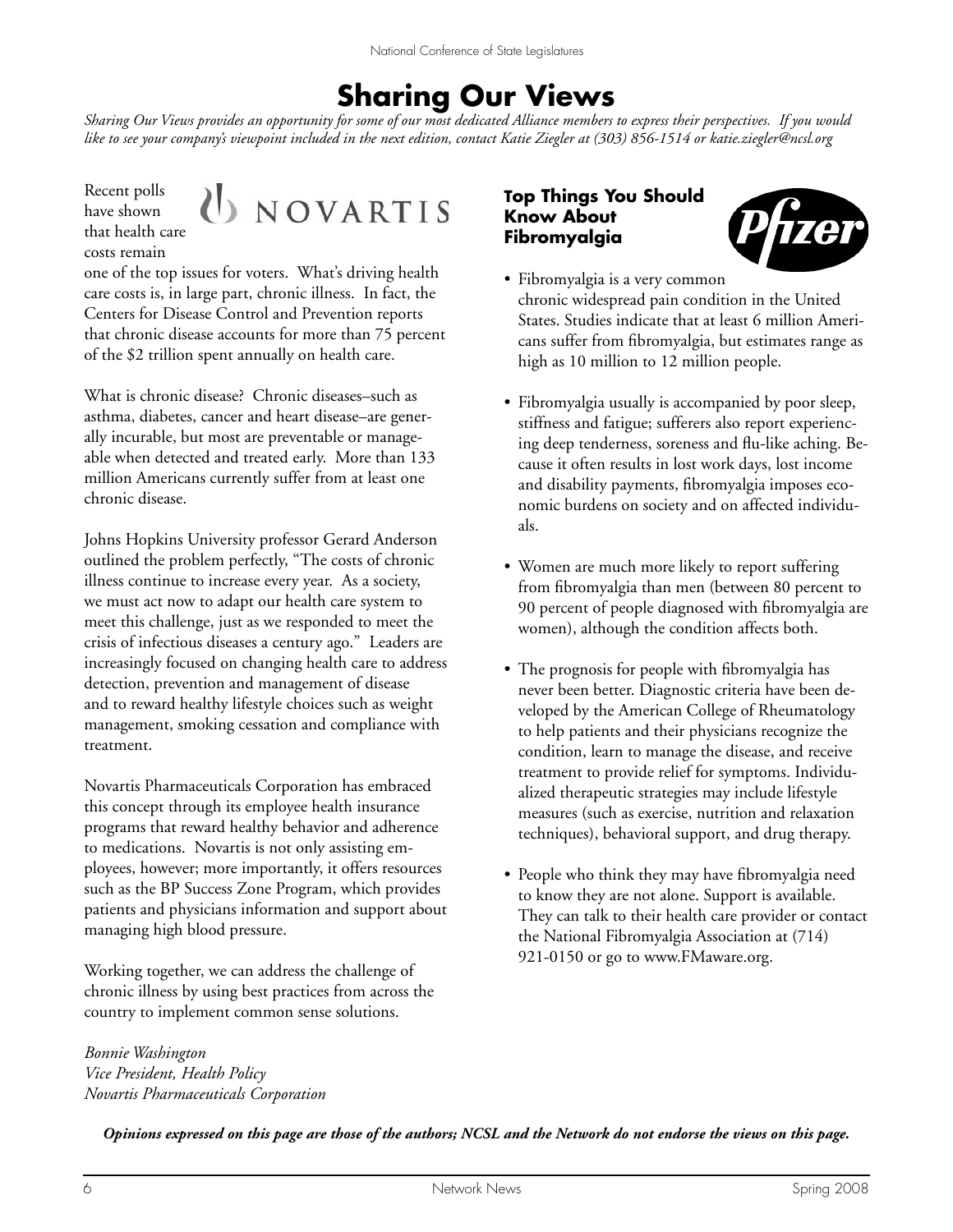# **Sharing Our Views**

## **Hunger Relief in Today's Economic Landscape**

America's Second Harrelief organization in the



United States, reports that food insecurity affects more than 35.5 million Americans. America's Second Harvest and its local affiliates feed more than 25 million people each year, many of whom are children.

Hunger has real effects on our communities and it is an increasingly important concern in the current economic landscape. It's widely known that when children are forced to attend school without healthy, nutritious food sources, they perform at academic levels lower than their peers who have access to such resources. In addition, hunger can cause significant emotional insecurity for struggling families.

That's why, on April 30 Wal-Mart, a long-time partner with America's Second Harvest, announced a \$1.5 million donation to the organization to help with hunger relief efforts. The contribution will provide approximately 16 million meals and add thousands of children to the organization's Back Pack Program. It comes as food prices continue to rise and hunger relief organizations nationwide struggle to meet higher demands during tough economic times.

Wal-Mart also announced that the rollout of its America's Second Harvest food donation program to all Sam's Club locations throughout the country will be complete by the end of the summer. The program stocks community food banks with unsold items that are fit for consumption, including meat and baked goods.

As we move into the summer months when children do not receive the benefits of school lunch programs, it is even more important to consider the needs of local food banks. It is incumbent upon us, both women legislators and the private sector, to help make our communities healthy and more sustainable by helping end hunger. Please consider making a contribution to your local food bank.

*Maggie Sans is vice president for Public Affairs and Government Relations for Wal-Mart Stores Inc. She also sits on the NCSL Foundation board of directors.*

*Opinions expressed in this section are those of the authors; NCSL and the Network do not endorse the views in this section.*

We are pleased to announce a new NCSL publication. *Health Care Access for Children in Immigrant Families: A Primer for State Legislators* is available online at www.ncsl.org/programs/immig/immighealthprimer.htm.

Children from immigrant families are more likely than their U.S. counterparts to be uninsured. Although legal and unauthorized children comprise only 4 percent of the country's 78 million children, they constitute a disproportionate share of the uninsured. In 2005, 45 percent of lowincome immigrant children were uninsured, compared with 17 percent of all low-income citizen children.

This primer offers an introduction to health care access for children in immigrant families in the United States, including eligibility requirements for Medicaid and SCHIP, enrollment barriers to public programs, and examples of state efforts to improve coverage.

We also invite you to visit our updated website on health care and children in immigrant families. The site includes information on access to care, state laws, language access, and presentations from our 2008 roundtable on health promotion and prevention of health disparities, at www.ncsl.org/ programs/immig/immighealth.htm.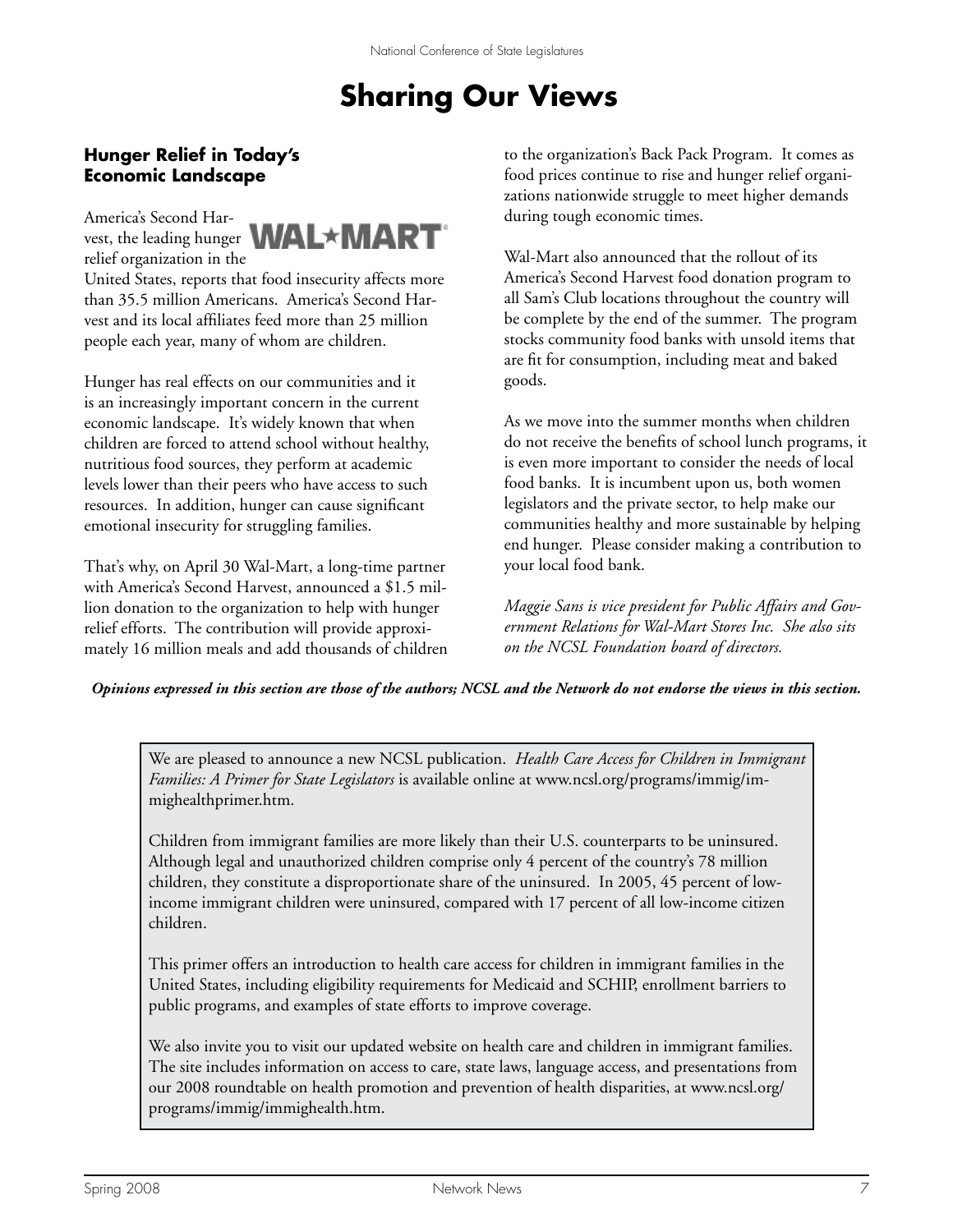# **Meet The Network Board.**



President Representative Sheryl Allen (R) Utah



President-Elect Representative Peggy Welch (D) Indiana



Vice President Representative Elsie Arntzen (R) Montana



Past President Representative Annie Kuether (D) Kansas

### **Eastern Regional Members**



Representative Marjorie Smith (D) New Hampshire

> Senator Lois Snowe-Mello (R) Maine



# **Western Regional Members**



Representative Rosie Berger (R) Wyoming

> Assemblywoman Kathryn McClain (D) Nevada



## **Midwestern Regional Members**

**Southern Regional Members**



Representative Fran Amos (R) Michigan

> Senator Capri Cafaro (D) Ohio



### **At-Large Members**

Senator Dori Connor (R) Delaware



Marilyn Lee (D) Hawaii

# **NOBEL Representative**



Representative Helen Giddings (D) Texas

Representative Cecily Hill (R) Georgia





Senator Margaret Carter (D) Oregon

> More about the Network Executive Board is available at www.ncsl.org/ programs/wln/officers2007-2008.htm.

# *We need you!*

The Network Nominating Committee is accepting applications for Network Executive Board and Advisory Council membership for 2008-2009. The Executive Board is responsible for the ongoing administration of the Network, for maintaining a close working relationship with NCSL, and for managing Network affairs. See the enclosed application form for more information about vacant Executive Board positions. The Advisory Council has vacancies in several states (see chart on page 9). Advisory Council members serve as liaisons between their states and the Network. If you are interested in serving on the Advisory Council or you would like to nominate a fellow legislator, please send nominations to wln-info@ ncsl.org.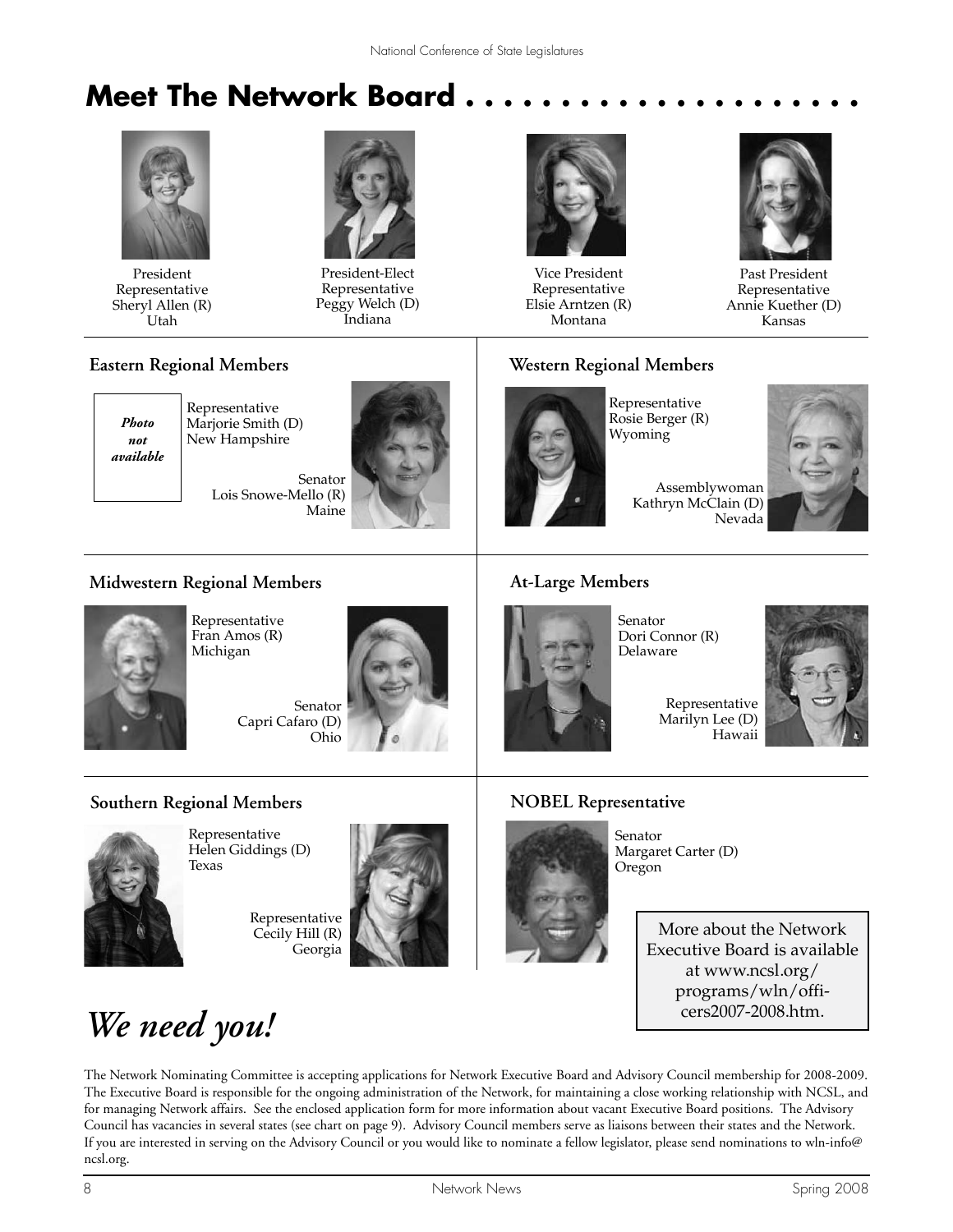# **Women's Legislative Network of NCSL** *Advisory Council (2007-2008)*

| State         | Title/Name                                  | Party |
|---------------|---------------------------------------------|-------|
| Alabama       | <b>VACANT</b>                               | R     |
| Alabama       | Rep. Laura Hall                             | D     |
| Alaska        | Sen. Bettye Davis                           | D     |
| Alaska        | Sen. Lesil McGuire                          | R     |
| Arizona       | <b>VACANT</b>                               | D     |
| Arizona       | <b>VACANT</b>                               | R     |
| Arkansas      | Rep. Betty Pickett                          | D     |
| Arkansas      | Rep. Shirley Walters                        | R     |
| California    | Assy. Betty Karnette                        | D     |
| California    | <b>VACANT</b>                               | R     |
| Colorado      | Rep. Alice Borodkin                         | D     |
| Colorado      | <b>VACANT</b>                               | R     |
| Connecticut   | Sen Andrea Stillman                         | D     |
| Connecticut   | <b>VACANT</b>                               | R     |
| Delaware      | Sen. Patricia Blevins                       | D     |
| Delaware      | Rep. Nancy Wagner                           | R     |
| Florida       | Rep. Joyce Cusack                           | D     |
| Florida       | VACANT                                      | R     |
| Georgia       | Rep. Sharon Beasley-Teague                  | D     |
| Georgia       | <b>VACANT</b>                               | R     |
| Hawaii        | Sen. Suzanne Chun Oakland                   | D     |
| Hawaii        | Rep. Colleen Meyer                          | R     |
| Idaho         | Rep. Donna Boe                              | D     |
| Idaho         | Rep. Maxine Bell                            | R     |
| Illinois      | Rep. Barbara Flynn Currie (Majority Leader) | D     |
| Illinois      | Rep. Elizabeth Coulson                      | R     |
| Indiana       | Rep. Terri Austin                           | D     |
| Indiana       | Sen. Connie Lawson (Majority Leader)        | R     |
| Iowa          | Rep. Pam Jochum                             | D     |
| Iowa          | VACANT                                      | R     |
| Kansas        | Rep. Barbara Ballard                        | D     |
| Kansas        | Sen. Barbara Allen                          | R     |
| Kentucky      | Rep. Joni L. Jenkins                        | D     |
| Kentucky      | Rep. Susan Westrom                          | D     |
| Kentucky      | Sen. Elizabeth Tori                         | R     |
| Louisiana     | VACANT                                      | D     |
| Louisiana     | Rep. Kay Kellogg Katz                       | R     |
| Maine         | Rep. Hannah Pingree                         | D     |
| Maine         | <b>VACANT</b>                               | R     |
| Maryland      | Sen. Delores Kelley                         | D     |
| Maryland      | Del. Shirley Nathan-Pulliam                 | D     |
| Massachusetts | Rep. Marie St. Fleur                        | D     |
| Massachusetts | Rep. Mary Rogeness                          | R     |
| Michigan      | Sen. Martha G. Scott                        | D     |
| Michigan      | VACANT                                      | R     |
| Minnesota     | Rep. Nora Slawik                            | D     |
| Minnesota     | Rep. Kathy Tingelstad                       | R     |
| Mississippi   | Rep. Jessica Upshaw                         | R     |
| Mississippi   | Sen. Alice Harden                           | D     |
| Missouri      | VACANT                                      | D     |
| Missouri      | Rep. Kathlyn Fares                          | R     |
| Montana       | Sen. Trudi Schmidt                          | D     |
| Montana       | Rep. Janna Taylor                           | R     |

| State                  | Title/Name                    | Party |
|------------------------|-------------------------------|-------|
| Nebraska               | Sen. Vickie McDonald          | Χ     |
| Nebraska               | Sen. DiAnna Schimek           | Χ     |
| Nevada                 | Sen. Maggie Carlton           | D     |
| Nevada                 | VACANT                        | R     |
| New Hampshire   VACANT |                               | D     |
| New Hampshire          | Rep. Phyllis Katsakiones      | R     |
| New Jersey             | Sen. Nia Gill                 | D     |
| New Jersey             | Assy. Loretta Weinberg        | D     |
| New Mexico             | Rep. Patricia Lundstrom       | D     |
| New Mexico             | Rep. Jeannette Wallace        | R     |
| New York               | Assy. Barbara Clark           | D     |
| New York               | <b>VACANT</b>                 | R     |
| North Carolina         | Rep. Beverly Earle            | D     |
| North Carolina         | Rep. Julia Craven Howard      | R     |
| North Dakota           | Rep. Nancy Johnson            | R     |
| North Dakota           | Rep. Lois Delmore             | D     |
| Ohio                   | Rep. Tracy Maxwell Heard      | D     |
| Ohio                   | VACANT                        | R     |
| Oklahoma               | Sen. Nancy Riley              | D     |
| Oklahoma               | VACANT                        | R     |
| Oregon                 | VACANT                        | D     |
| Oregon                 | Rep. Donna Nelson             | R     |
| Pennsylvania           | Rep. Babette Josephs          | D     |
| Pennsylvania           | VACANT                        | R     |
| Puerto Rico            | Sen. Luz Z Arce-Ferrer        | N     |
| Puerto Rico            | Rep. Jenniffer González Colón | N     |
| Rhode Island           | <b>VACANT</b>                 | R     |
| Rhode Island           | VACANT                        | D     |
| South Carolina         | Rep. Gilda Cobb-Hunter        | D     |
| South Carolina         | Sen. Linda Short              | D     |
| South Dakota           | Rep. Margaret Gillespie       | D     |
| South Dakota           | Rep. Joni Cutler              | R     |
| Tennessee              | VACANT                        | D     |
| Tennessee              | Rep. Beth Halteman Harwell    | R     |
| Texas                  | Rep. Ruth McClendon           | D     |
| Texas                  | Rep. Linda Harper-Brown       | R     |
| Utah                   | Rep. Karen Morgan             | D     |
| Utah                   | Rep. Merlynn Newbold          | R     |
| Vermont                | VACANT                        | D     |
| Vermont                | VACANT                        | R     |
| Virginia               | Sen. Yvonne Miller            | D     |
| Virginia               | Sen. Patricia Ticer           | D     |
| Virginia               | Sen. Mary Margaret Whipple    | D     |
| Washington             | Sen. Karen Fraser             | D     |
| Washington             | VACANT                        | R     |
| West Virginia          | Del. Bonnie Brown             | D     |
| West Virginia          | Sen. Donna Boley              | R     |
| Wisconsin              | <b>VACANT</b>                 | D     |
| Wisconsin              | VACANT                        | R     |
| Wyoming                | Rep. Mary Throne              | D     |
| Wyoming                | Rep. Sue Wallis               | R     |

*Names that are italicized are legislators who have been nominated to serve on the Network Advisory Council, but have not been confirmed by the Network Executive Board.*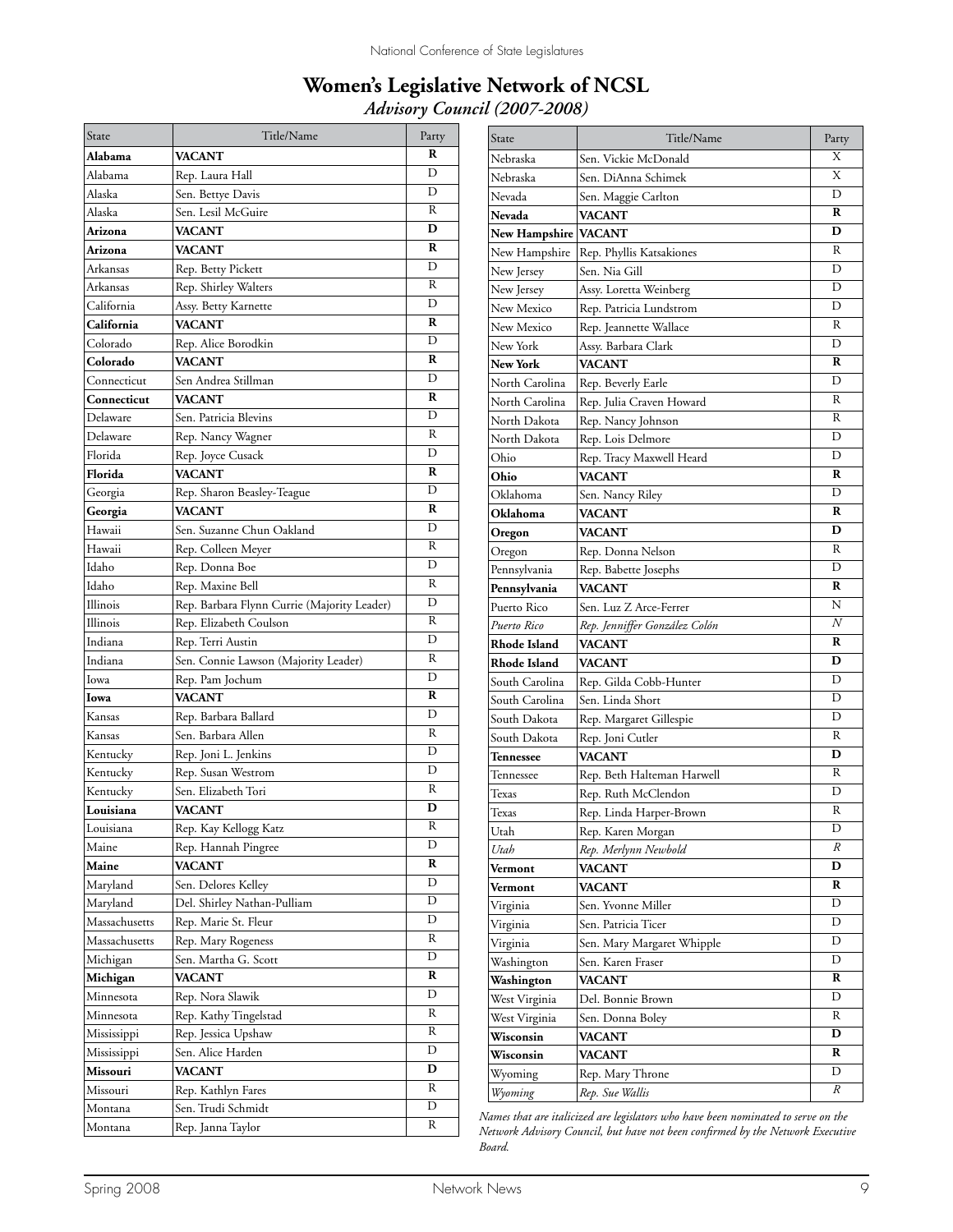# **WINGS Announcements**

Women in Informal Networking Groups (WINGS) is an interactive network of national organizations that serve women legislators in various capacities. These organizations have joined to share information and resources and to work together on leadership, education, training and development to empower legislative women throughout the nation. Participating organizations include:

- Center for American Women and Politics (www.cawp.rutgers.edu)
- Center for Policy Alternatives (www.stateaction.org)
- Center for Women Policy Studies (www.centerwomenpolicy.org)
- National Order of Black Elected Legislative Women (www.nobelwomen.org)
- National Women's Political Caucus (www.nwpc.org)
- Women in Government (www.womeningovernment.org)
- The Women Legislators' Lobby (www.willwand.org)
- Women's Legislative Network of NCSL (www.ncsl.org/wln/)

# **Don't throw away that survey!**

You've recently received an invitation to complete a survey from the Center for American Women and



Politics (CAWP), a unit of the Eagleton Institute of Politics at Rutgers University. Although you may receive many such requests, this one is different. It comes from the most respected source of nonpartisan research and information about U.S. women's political participation.

With a lead grant from the Barbara Lee Family Foundation and additional support from many foundations and individual donors, CAWP is studying who officeholders are, why they run, and what motivates them. This research, comparing samples of women and men in state legislatures, will update findings from a 1982 study and shed new light on women's routes to public office. The findings should prove helpful to those who encourage more women to run for office. It will take only a few minutes of your time, but your participation is vital to ensuring a complete picture of women's routes to elective office. (It's not nearly as complicated as the question in the cartoon!)

If you need another copy of the survey or a reminder of your PIN, contact the team conducting the survey for CAWP at (646) 486-8424 or LegislatorsSurvey@srbi.com. On behalf of CAWP, thanks to those who have already completed the survey and to those who will take a moment to do it now!



"Next question: I believe that life is a constant striving for balance, requiring frequent tradeoffs between morality and<br>necessity, within a cyclic pattern of joy and sadness, forging a<br>trail of bittersweet memories until one slips, inevitably, into the jaws of death. Agree or disagree?"

# **The National Organization of Black Elected**

**Legislative Women** (NO-BEL/Women) 2008 Annual National Conference will be held in Des Moines, Iowa, June 26-29, 2008, at the Renaissance Savery Hotel. Sym-



posiums will feature an array of topics, including health care with emphasis on prevention and wellness, leadership in the 21st century, education reform and others. Join us for an informative weekend. For additional information, visit our website at www.nobelwomen.org.

Spring 2008